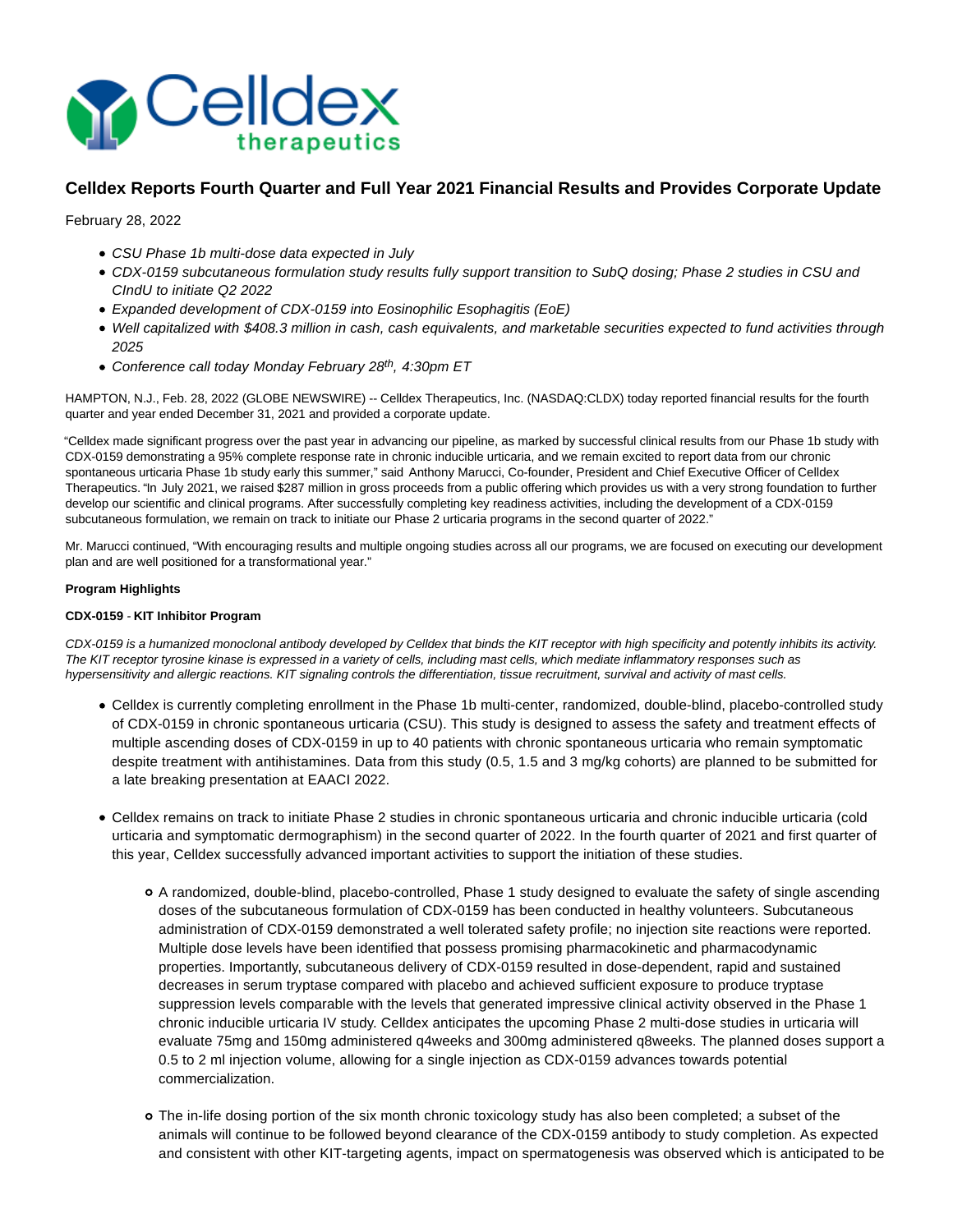fully reversible upon clearance of the antibody. There were no other clinically adverse findings reported in the study. Celldex believes these data strongly support the Company's planned Phase 2 programs in urticaria later this year and future indications.

- Celldex believes there is broad development opportunity for CDX-0159 and continues to assess potential opportunities for CDX-0159 in other diseases where mast cells play an important role, such as dermatologic, respiratory, allergic, gastrointestinal and ophthalmic conditions. In 2022, Celldex plans to expand development into eosinophilic esophagitis (EoE), the most common type of eosinophilic gastrointestinal disease. Several studies have suggested that mast cells may be an important driver in the disease, demonstrating that the number and activation state of mast cells are greatly increased in EoE biopsies and that mast cell signatures correlate with markers of inflammation, fibrosis, pain and disease severity. Given the lack of effective therapies for EoE and CDX-0159's potential as a mast cell depleting agent, Celldex believes EoE is an important indication for future study and plans to initiate a Phase 2 trial in the fourth quarter of 2022.
- In December 2021, Celldex announced the first patient was dosed in the Phase 1b multi-center, randomized, double-blind, placebo-controlled study of CDX-0159 in patients with prurigo nodularis (PN), a chronic skin disease characterized by the development of hard, intensely itchy (pruritic) nodules on the skin. This study is designed to assess the safety and treatment effects across multiple dose levels of CDX-0159 in up to 30 patients with PN.
- In 2021, Celldex presented interim data from the CDX-0159 single dose (3 mg/kg) Phase 1b open label study in inducible urticaria (cold contact and symptomatic dermographism) across multiple medical meetings. CDX-0159 demonstrated a compelling 95% complete response rate to provocation testing; responses occurred rapidly after dosing and were durable. Clinical benefit was also supported across patient reported outcomes measuring symptom control and quality of life. Rapid, marked and durable suppression of serum tryptase and depletion of skin mast cells (87% depletion) as measured through biopsy were also observed. CDX-0159 was generally well tolerated. In March and June 2021, respectively, we added a third cohort (single dose, 3 mg/kg) in patients with cholinergic urticaria (n=10) and a fourth cohort at a lower dose (single dose, 1.5 mg/kg) in cold urticaria. Enrollment to these cohorts is ongoing.

## **CDX-1140 - CD40 Agonist Program**

CDX-1140 is a potent CD40 human agonist antibody developed by Celldex that the Company believes has the potential to successfully balance systemic doses for good tissue and tumor penetration with an acceptable safety profile.

In the Phase 1 study of CDX-1140 in patients with recurrent, locally advanced or metastatic solid tumors and B cell lymphomas, the monotherapy cohort, the combination cohort with CDX-301 and the safety run-in combination cohort with gemcitabine/nab-paclitaxel have been completed. Expansion cohorts including CDX-1140 with KEYTRUDA® (pembrolizumab) in patients with squamous cell head and neck cancer and non-small cell lung cancer who have progressed on checkpoint therapy are ongoing.

### **CDX-527 - Bispecific Antibody Program**

CDX-527 is the first candidate developed by Celldex from its bispecific platform which utilizes the Company's proprietary highly active anti-PD-L1 and CD27 human antibodies to couple CD27 co-stimulation with blockade of the PD-L1/PD-1 pathway.

• In the Phase 1 dose-escalation study of CDX-527 in patients with advanced or metastatic solid tumors that have progressed during or after standard of care therapy, enrollment to the dose escalation portion of the study has been completed and an expansion cohort in ovarian cancer is currently enrolling patients.

### **Corporate Highlights**

- In July 2021, Celldex closed an underwritten public offering of common stock, including the full exercise of the underwriters' option to purchase additional shares, for gross proceeds of \$287.5 million. Celldex believes that the proceeds from this offering, together with current reserves, provide the cash runway to fund key clinical, regulatory and operational activities through 2025.
- In September 2021, Marc Rothenberg, MD, PhD was appointed to the Celldex Scientific Advisory Board. Dr. Rothenberg is currently Director of the Allergy and Immunology Division and Director of the Cincinnati Center for Eosinophilic Disorders at Cincinnati Children's Hospital Medical Center. His clinical and research interests have focused on developing innovative therapies for allergic inflammatory diseases, with a focus on eosinophilic gastrointestinal disorders (EGIDs).

### **Fourth Quarter and Twelve Months 2021 Financial Highlights and 2022 Guidance**

**Cash Position:** Cash, cash equivalents and marketable securities as of December 31, 2021 were \$408.3 million compared to \$423.1 million as of September 30, 2021. The decrease was primarily driven by cash used in operating activities of \$14.5 million. At December 31, 2021, Celldex had 46.7 million shares outstanding.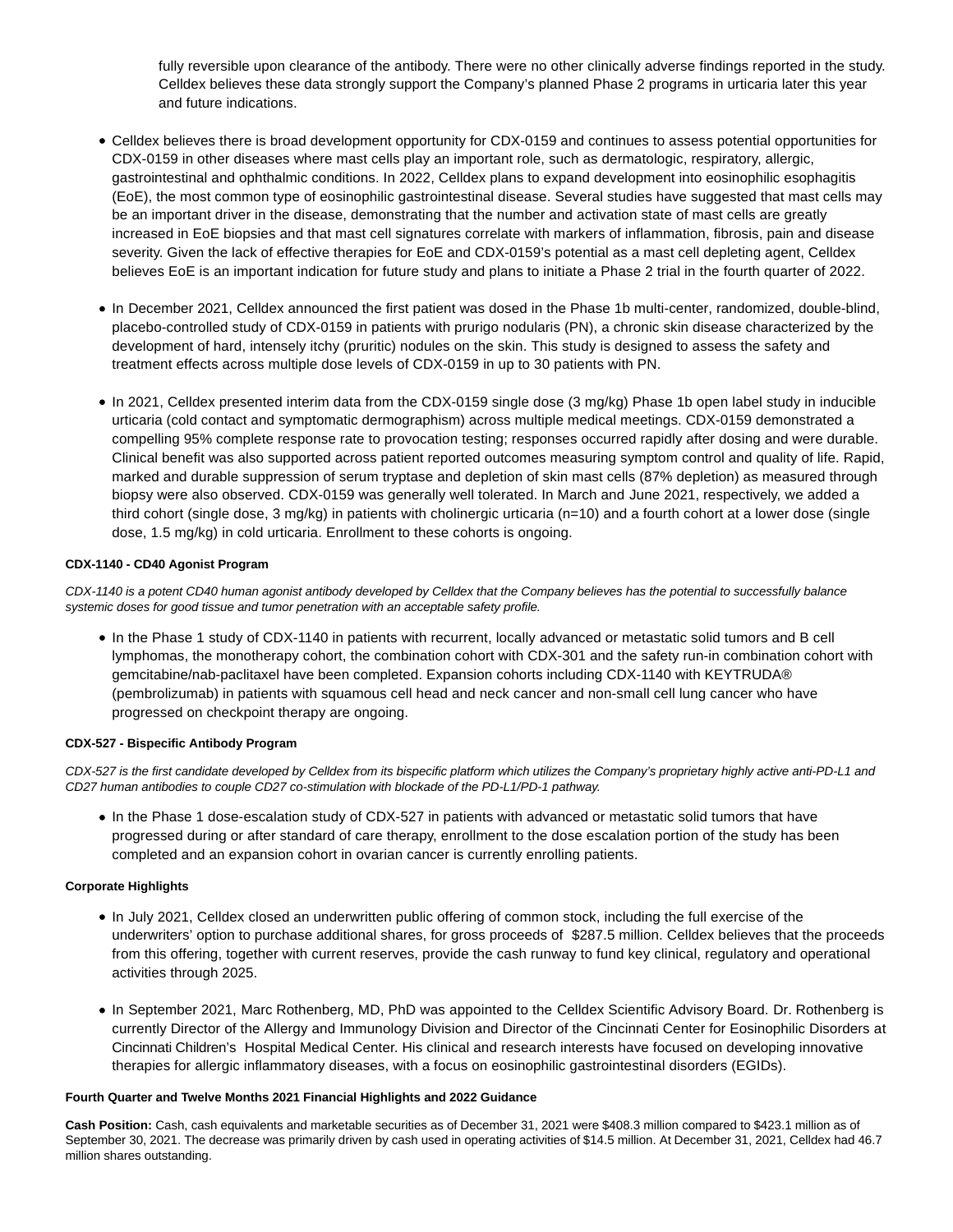**Revenues:** Total revenue was \$0.3 million in the fourth quarter of 2021 and \$4.7 million for the year ended December 31, 2021, compared to \$3.8 million and \$7.4 million for the comparable periods in 2020. The decrease in revenue was primarily due to a decrease in revenue from product development and licensing agreements as a result of the \$1.8 million milestone payment received from Rockefeller University in the first quarter of 2020 related to Celldex's manufacturing and development services agreement and a decrease in services performed under our contract manufacturing and research and development agreements with Rockefeller University and Gilead Sciences.

**R&D Expenses:** Research and development (R&D) expenses were \$14.7 million in the fourth quarter of 2021 and \$53.3 million for the year ended December 31, 2021, compared to \$10.4 million and \$42.5 million for the comparable periods in 2020. The increase in R&D expenses was primarily due to an increase in clinical trial, contract research, and personnel expenses.

**G&A Expenses:** General and administrative (G&A) expenses were \$6.2 million in the fourth quarter of 2021 and \$20.5 million for the year ended December 31, 2021, compared to \$3.6 million and \$14.5 million for the comparable periods in 2020. The increase in G&A expenses was primarily due to higher stock-based compensation and legal expenses.

**Intangible Asset Impairment:** The Company recorded a non-cash impairment charge of \$3.5 million related to the TAM program IPR&D asset in the third quarter of 2021 as a result of a lack of interest in the program from third parties. The Company recorded a non-cash impairment charge of \$14.5 million related to the TAM IPR&D asset in the fourth quarter of 2020 as a result of changes in the projected development and regulatory timelines for the program. The Company recorded a non-cash impairment charge of \$3.5 million during the second quarter of 2020 due to the discontinuation of the CDX-3379 program.

**Changes in Fair Value Remeasurement of Contingent Consideration:** During the year ended December 31, 2021, the Company recorded a \$1.4 million gain on fair value remeasurement of contingent consideration primarily due to updated assumptions for the TAM program, partially offset by losses related to changes in discount rates and the passage of time.

**Net Loss:** Net loss was \$20.1 million, or (\$0.43) per share, for the fourth quarter of 2021, and \$70.5 million, or (\$1.64) per share, for the year ended December 31, 2021, compared to a net loss of \$21.9 million, or (\$0.55) per share, for the fourth quarter of 2020 and \$59.8 million, or (\$2.02) per share, for the year ended December 31, 2020.

**Financial Guidance:** Celldex believes that the cash, cash equivalents and marketable securities at December 31, 2021 are sufficient to meet estimated working capital requirements and fund planned operations through 2025.

#### **Webcast and Conference Call**

Celldex executives will host a conference call at 4:30 p.m. ET today to discuss business and financial results and to provide an update on key 2022 objectives. The conference call will be webcast live over the internet and can be accessed by going to the "Events & Presentations" page under the "Investors & Media" section of the Celldex Therapeutics website a[t www.celldex.com.](http://www.celldex.com/) The call can also be accessed by dialing (866) 743-9666 (within the United States) or (760) 298-5103 (outside the United States). The passcode is 2177774.

A replay of the call will be available approximately two hours after the live call concludes. To access the replay, dial (855) 859-2056 (within the United States) or (404) 537-3406 (outside the United States). The passcode is 217774. The webcast will also be archived on the Company's website.

KEYTRUDA® is a registered trademark of Merck Sharp & Dohme Corp., a subsidiary of Merck & Co., Inc., Kenilworth, NJ USA.

#### **About Celldex Therapeutics, Inc.**

Celldex is a clinical stage biotechnology company dedicated to developing monoclonal and bispecific antibodies that address devastating diseases for which available treatments are inadequate. Our pipeline includes antibody-based therapeutics which have the ability to engage the human immune system and/or directly affect critical pathways to improve the lives of patients with inflammatory diseases and many forms of cancer. Visit [www.celldex.com.](https://www.globenewswire.com/Tracker?data=FXb5nHGZGB4BbZmTU-LR3vuf8MSGqNbvUADtxiTgp36qTDNNW2FmHL77OTWHSd-t4JPuRA0gxIo-4m_f61imrg==)

## **Forward Looking Statement**

This release contains "forward-looking statements" made pursuant to the safe harbor provisions of the Private Securities Litigation Reform Act of 1995. These statements are typically preceded by words such as "believes," "expects," "anticipates," "intends," "will," "may," "should," or similar expressions. These forward-looking statements reflect management's current knowledge, assumptions, judgment and expectations regarding future performance or events. Although management believes that the expectations reflected in such statements are reasonable, they give no assurance that such expectations will prove to be correct or that those goals will be achieved, and you should be aware that actual results could differ materially from those contained in the forward-looking statements. Forward-looking statements are subject to a number of risks and uncertainties, including, but not limited to, our ability to successfully complete research and further development and commercialization of Company drug candidates, including CDX-0159, in current or future indications; the uncertainties inherent in clinical testing and accruing patients for clinical trials; our limited experience in bringing programs through Phase 3 clinical trials; our ability to manage and successfully complete multiple clinical trials and the research and development efforts for our multiple products at varying stages of development; the effects of the outbreak of COVID-19 on our business and results of operations; the availability, cost, delivery and quality of clinical materials produced by our own manufacturing facility or supplied by contract manufacturers, who may be our sole source of supply; the timing, cost and uncertainty of obtaining regulatory approvals; the failure of the market for the Company's programs to continue to develop; our ability to protect the Company's intellectual property; the loss of any executive officers or key personnel or consultants; competition; changes in the regulatory landscape or the imposition of regulations that affect the Company's products; our ability to continue to obtain capital to meet our long-term liquidity needs on acceptable terms, or at all, including the additional capital which will be necessary to complete the clinical trials that we have initiated or plan to initiate; and other factors listed under "Risk Factors" in our annual report on Form 10-K and quarterly reports on Form 10-Q.

All forward-looking statements are expressly qualified in their entirety by this cautionary notice. You are cautioned not to place undue reliance on any forward-looking statements, which speak only as of the date of this release. We have no obligation, and expressly disclaim any obligation, to update, revise or correct any of the forward-looking statements, whether as a result of new information, future events or otherwise.

#### **Company Contact**

Sarah Cavanaugh Senior Vice President, Corporate Affairs & Administration (508) 864-8337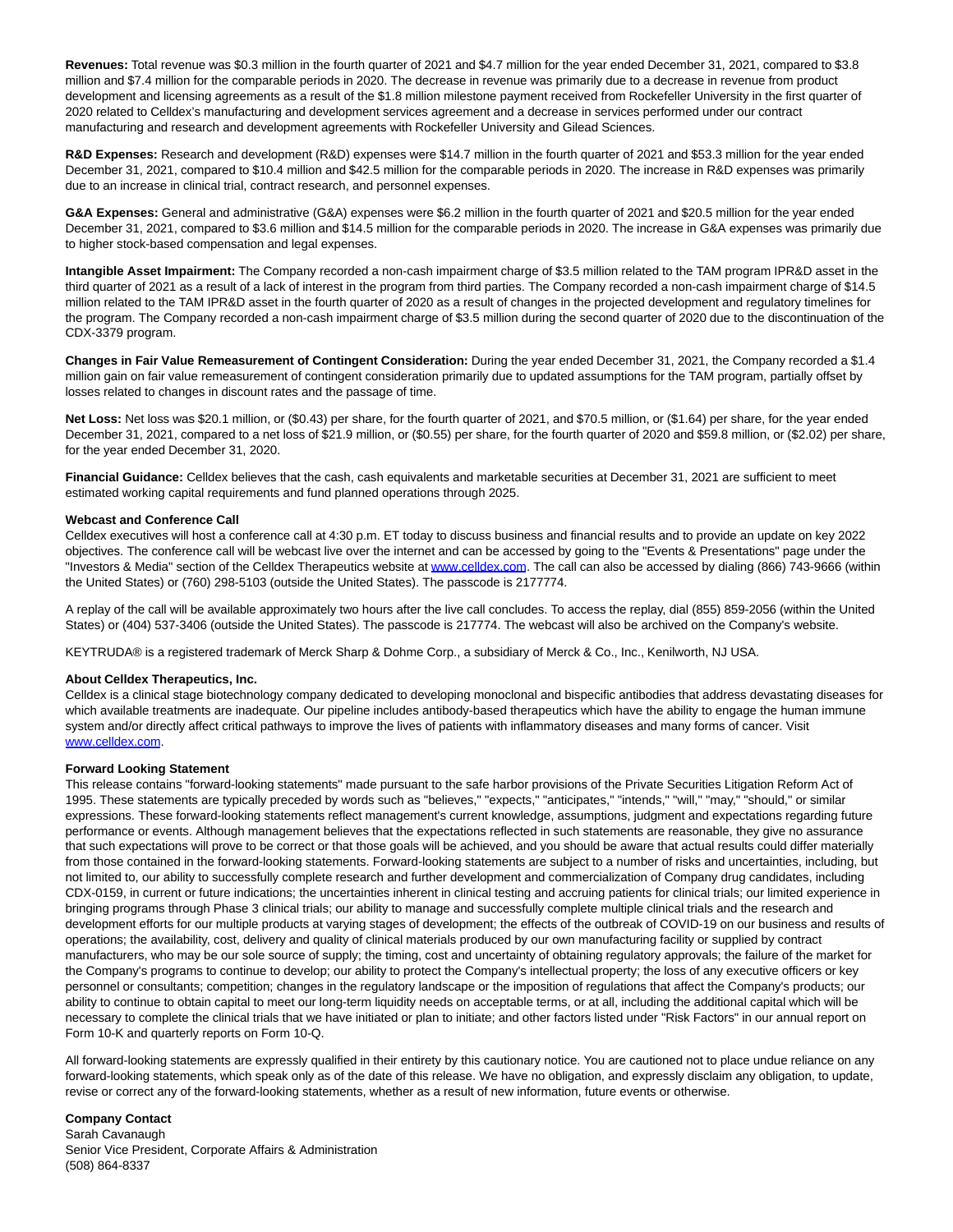Patrick Till Senior Director, Investor Relations & Corporate Communications (484) 788-8560 [ptill@celldex.com](https://www.globenewswire.com/Tracker?data=A3fX72X6Pfo8ErqufozTxgs41aqGfkP8YmSZ2vHNzsZxx_v-lKD5469Zn5VHM7wBB7CGJWq-MuKjdEaQEB3b6A==)

# **CELLDEX THERAPEUTICS, INC.**

**(In thousands, except per share amounts)**

| <b>Consolidated Statements</b>          | <b>Three Months</b> |    |           |    | Year               |    |           |  |
|-----------------------------------------|---------------------|----|-----------|----|--------------------|----|-----------|--|
| of Operations Data                      | Ended December 31,  |    |           |    | Ended December 31, |    |           |  |
|                                         | 2021                |    | 2020      |    | 2021               |    | 2020      |  |
|                                         | (Unaudited)         |    |           |    |                    |    |           |  |
| Revenues:                               |                     |    |           |    |                    |    |           |  |
| Product development and                 |                     |    |           |    |                    |    |           |  |
| licensing agreements                    | \$<br>1             | \$ | 3         | \$ | 31                 | \$ | 2,301     |  |
| Contracts and grants                    | 332                 |    | 3,783     |    | 4,620              |    | 5,117     |  |
| <b>Total revenues</b>                   | 333                 |    | 3,786     |    | 4,651              |    | 7,418     |  |
| <b>Operating expenses:</b>              |                     |    |           |    |                    |    |           |  |
| Research and development                | 14,678              |    | 10,425    |    | 53,311             |    | 42,534    |  |
| General and administrative              | 6,241               |    | 3,623     |    | 20,488             |    | 14,456    |  |
| Intangible asset impairment             |                     |    | 14,500    |    | 3,500              |    | 18,000    |  |
| (Gain) loss on fair value remeasurement |                     |    |           |    |                    |    |           |  |
| of contingent consideration             | (245)               |    | 18        |    | (1,405)            |    | (4,218)   |  |
| Total operating expenses                | 20,674              |    | 28,566    |    | 75,894             |    | 70,772    |  |
| Operating loss                          | (20, 341)           |    | (24, 780) |    | (71, 243)          |    | (63, 354) |  |
| Investment and other income, net        | 193                 |    | 1,941     |    | 505                |    | 2,407     |  |
| Net loss before income tax benefit      | (20, 148)           |    | (22, 839) |    | (70, 738)          |    | (60, 947) |  |
| Income tax benefit                      | $\blacksquare$      |    | 939       |    | 227                |    | 1,167     |  |
| Net loss                                | \$<br>(20, 148)     | \$ | (21,900)  | \$ | (70, 511)          | \$ | (59,780)  |  |
| Basic and diluted net loss per          |                     |    |           |    |                    |    |           |  |
| common share                            | \$<br>(0.43)        | \$ | (0.55)    | \$ | (1.64)             | \$ | (2.02)    |  |
| Shares used in calculating basic        |                     |    |           |    |                    |    |           |  |
| and diluted net loss per share          | 46,691              |    | 39,577    |    | 42,870             |    | 29,640    |  |

# **Condensed Consolidated**

| <b>Balance Sheet Data</b>                        | December 31.  | December 31.  |  |  |
|--------------------------------------------------|---------------|---------------|--|--|
|                                                  | 2021          | 2020          |  |  |
| <b>Assets</b>                                    |               |               |  |  |
| Cash, cash equivalents and marketable securities | \$<br>408.250 | \$<br>194,422 |  |  |
| Other current assets                             | 2,589         | 3,421         |  |  |
| Property and equipment, net                      | 3,551         | 3,815         |  |  |
| Intangible and other assets, net                 | 30,264        | 34,180        |  |  |
| <b>Total assets</b>                              | \$<br>444.654 | \$<br>235,838 |  |  |
| Liabilities and stockholders' equity             |               |               |  |  |
| <b>Current liabilities</b>                       | \$<br>16.528  | \$<br>14.206  |  |  |
| Long-term liabilities                            | 8,650         | 12,275        |  |  |